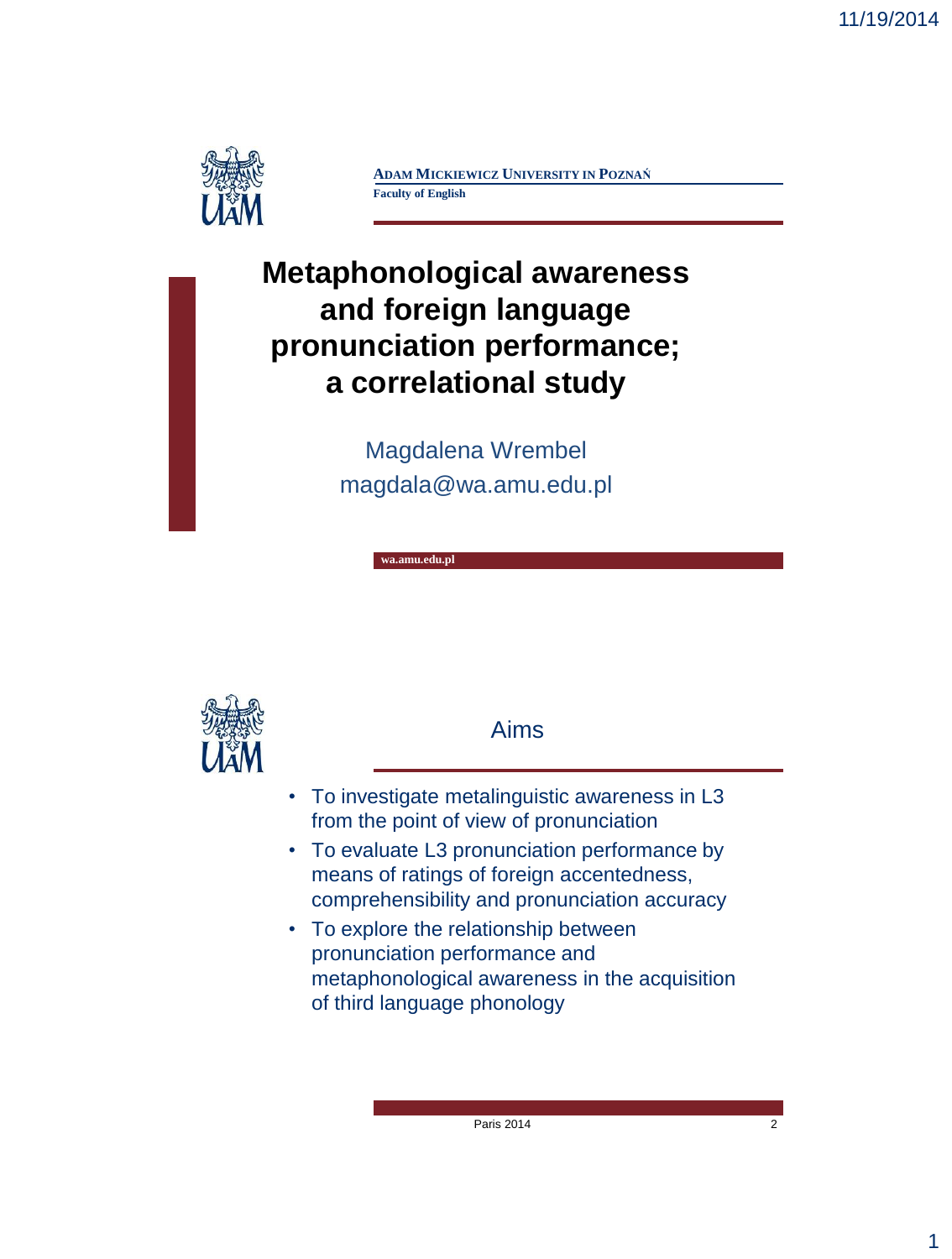

#### Research design

- Part 1: L3 pronunciation performance assessed by means of ratings involving 3 components:
	- foreign accentedness,
	- comprehensibility
	- pronunciation accuracy judgements.
- Part 2: Metaphonological awareness in L3
	- introspective and retrospective oral protocols
	- analysing and modifying previous L3 text reading recording
	- composite measure proposed

Paris 2014 3



#### Overview of related research

- Osborne (2003)
	- Verbal protocols, retrospective TAPs
	- Monitoring and self-correction of L2 pronunciation during oral task performance
- Venkatagiri & Levis (2007)
	- Strong positive correlation between composite phonological awareness scores and rated comprehensibility in L2
	- Positive correlation between phonological awareness and phonological short term memory
- Kennedy & Trofimovich (2010)
	- Relationship between quality of L2 pronunciation (comprehensibility ratings) and language awareness (journal entries)
- Wrembel 2013, 2014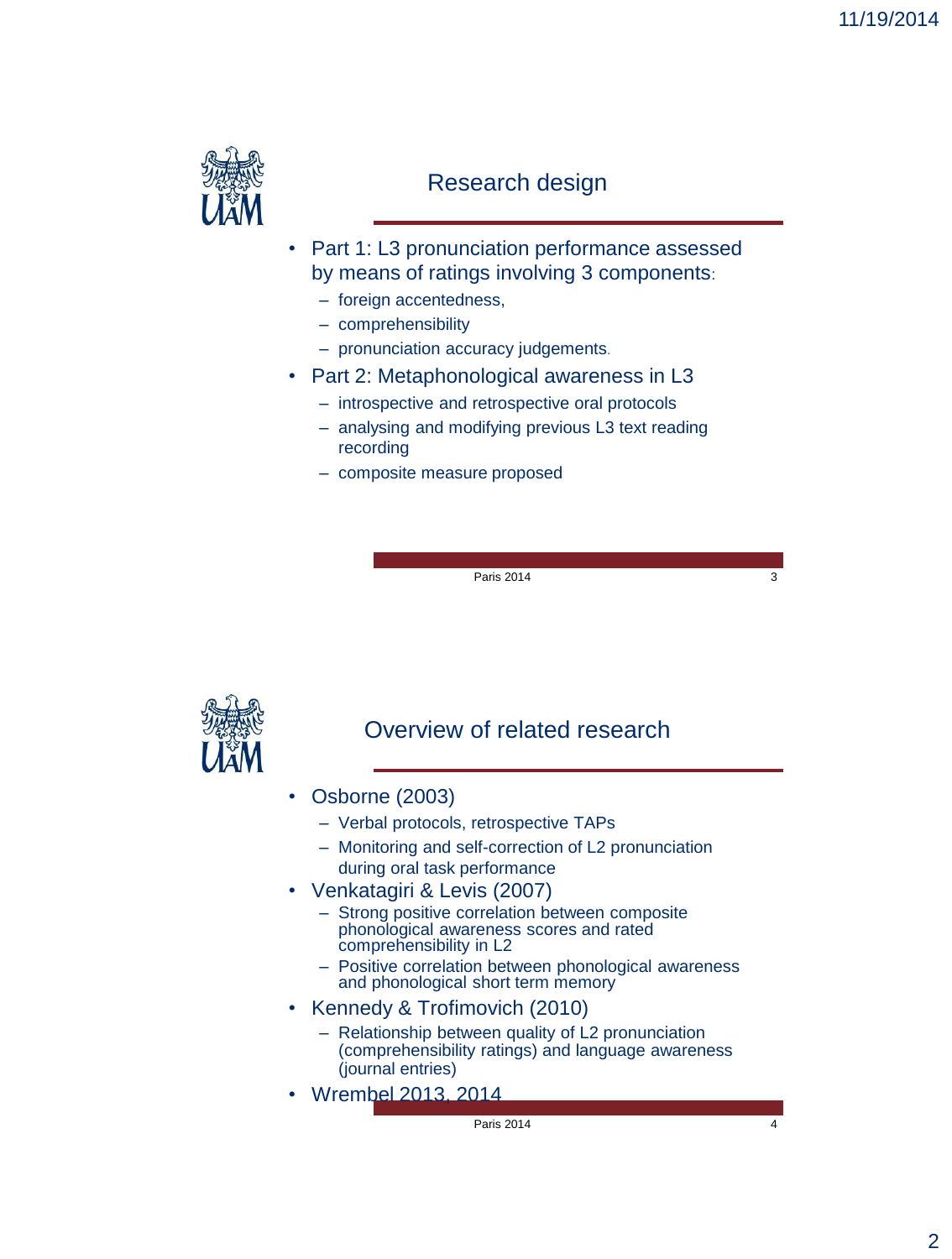

# **STUDY**

Paris 2014 5



# **Participants**

- L1 Polish N= 27 (22 F, 5 M)
- L2 English
- L3 French

|    |     | L <sub>2</sub> English |      |     |                | <b>L3 French</b> |      |                             |      |
|----|-----|------------------------|------|-----|----------------|------------------|------|-----------------------------|------|
|    | Age | Prof                   | YFT  | AOL | Prof           | YFT              | AOL  | −<br>Eval<br><del>៳៳៳</del> | Stay |
| Μ  |     | B2/C1                  |      | 8.5 | B <sub>2</sub> | 37               | 16.3 |                             | w    |
| SD |     |                        | a. 1 |     |                | سماه             |      |                             | 4.   |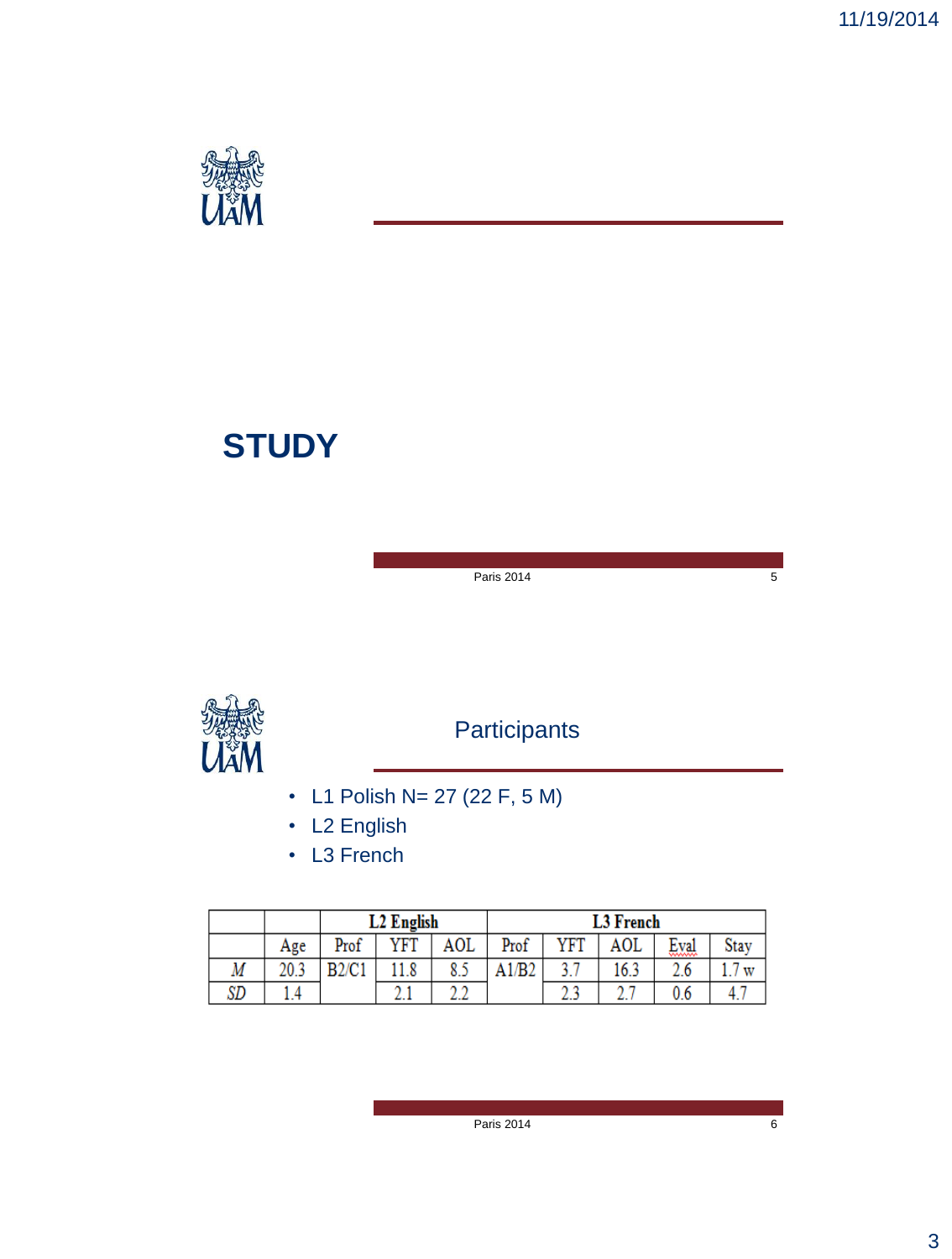

#### Part 1: Accent ratings

- L3 pronunciation performance assessed by means of ratings involving 3 components:
	- foreign accentedness,
	- comprehensibility
	- pronunciation accuracy judgements.
- 7-point Likert scales
	- $1$  = strongly accented,  $7$  = native-like accent
	- 1= totally incomprehensible, 7= totally comprehensible
	- $1$  = totally incorrect,  $7$  = totally correct
- speech samples of L3 French
	- excerpts 10-20s long
	- read-on-your-own task
- online survey including 22 raters

Paris  $2014$ 



#### Part 1: Raters

- Raters N=22:
	- 10 NS of French
	- 12 Polish NNS with a near-native in French
- Previous phonetic training:
	- 64% YES
	- 36% NO
- Proficiency in French
	- advanced (M=3.9 out of 5 max)
- Exposure to foreign accented French
	- Frequent (M=4, out of 5 max)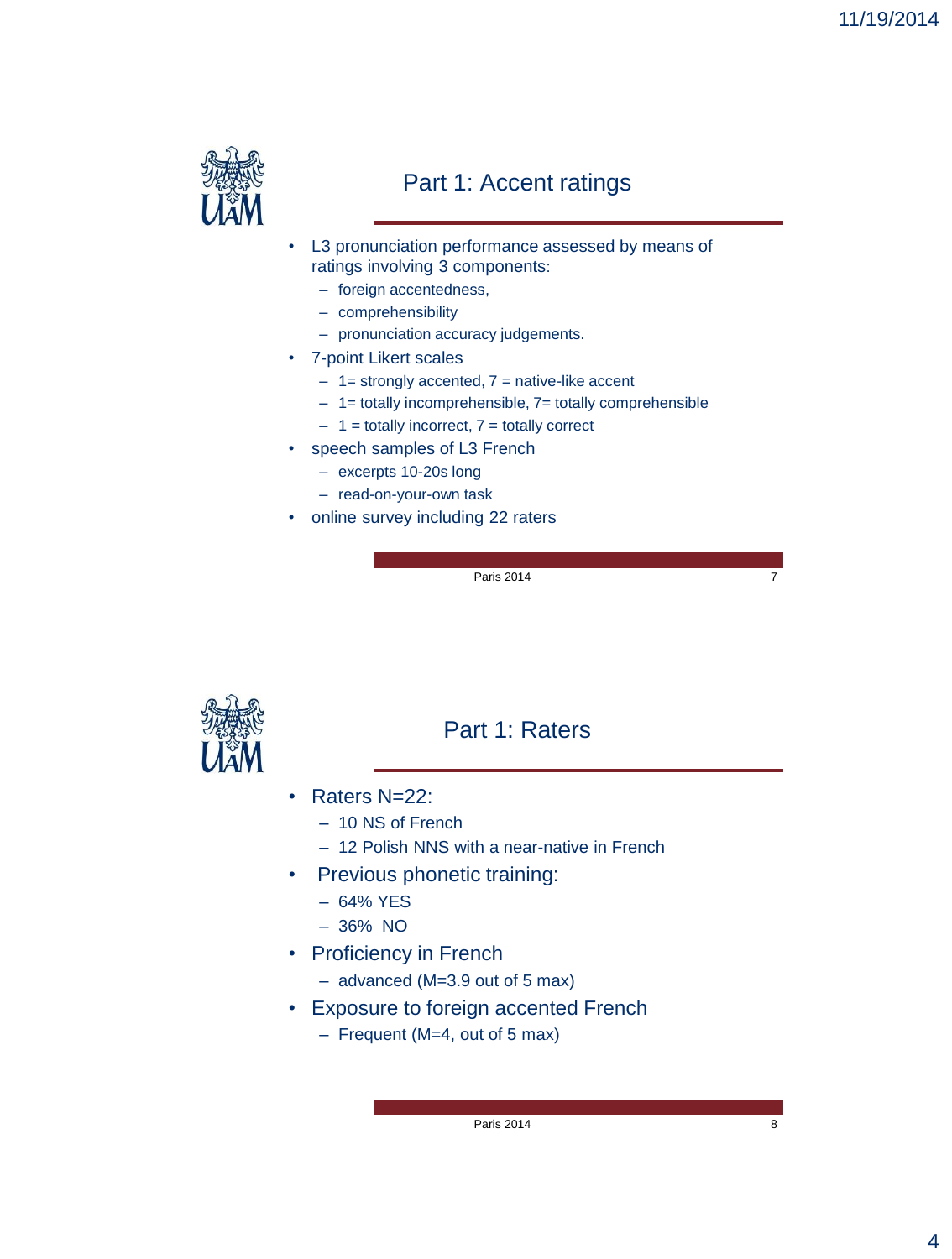

## Part 1: Results (1)

## L3 pronunciation ratings

|                                          | n   | Mean | <b>SD</b> | Median |
|------------------------------------------|-----|------|-----------|--------|
| Accent<br>~~~~~~~~                       | 616 | 3.1  | 1.7       | 3.0    |
| Comprehensibility                        | 616 | 4.9  | 1.8       | 5.0    |
| Correctness<br>,,,,,,,,,,,,,,,,,,,,,,,,, | 616 | 4.0  | 1.7       | 4.0    |

Paris 2014



 $\overline{9}$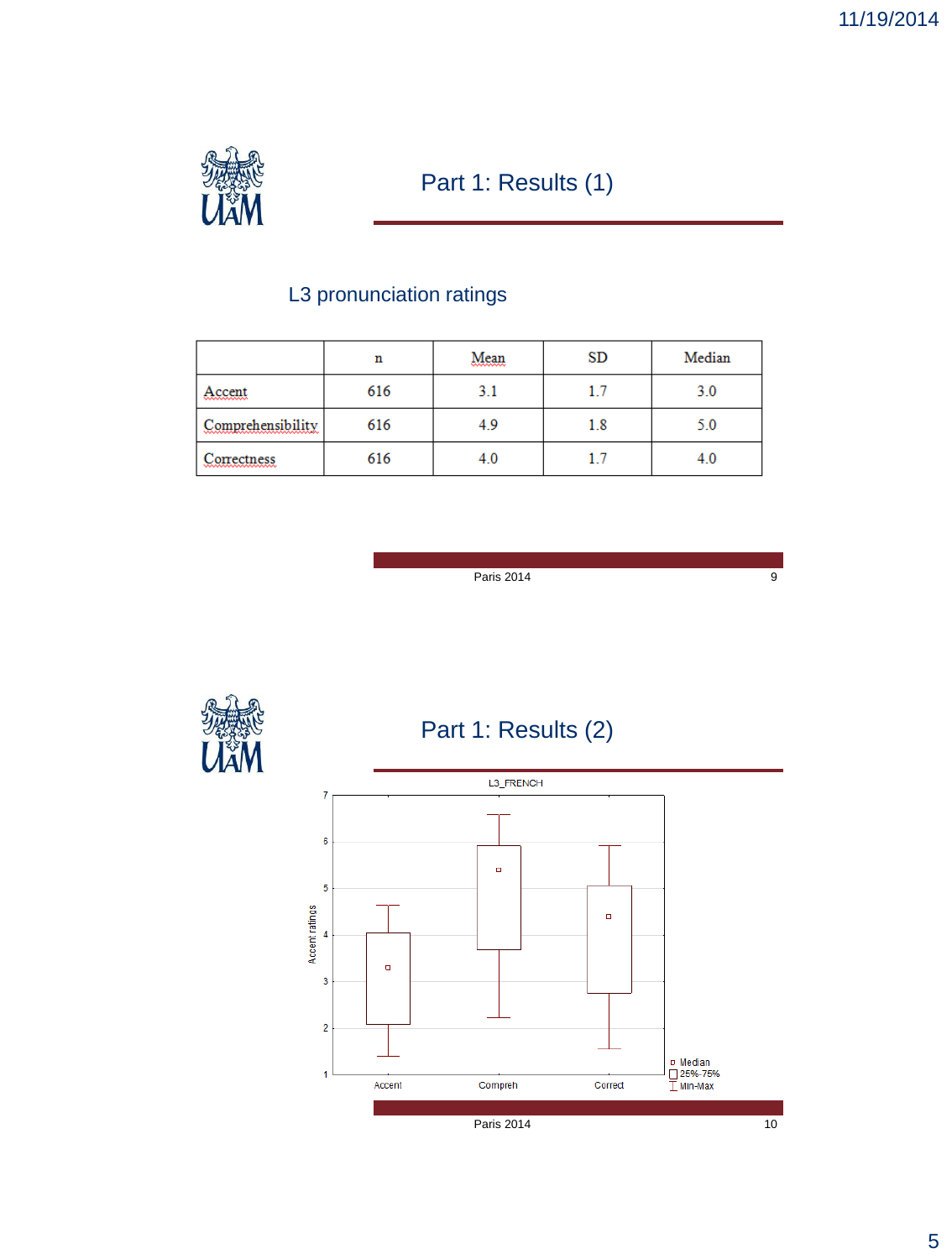

#### Part 1: Results (3)

#### Spearman rank correlations

| Variables                          | n   | $R_{\rm S}$ | $t(n-2)$ | р            |
|------------------------------------|-----|-------------|----------|--------------|
| Foreign accent & comprehensibility | 616 | 0.52        | 15.26    | $ 0.00000* $ |
| Foreign accent & correctness       |     | 0.64        | 20.88    | $0.00000*$   |
| Comprehensibility & correctness    | 616 | 0.78        | 30.70    | $0.00000*$   |

Paris 2014

11



#### Part 1: Results (4)

- **Interraters' reliability**
- Cronbach alpha coefficient of internal consistency between raters - very high:
	- accentedness α =0.95
	- comprehensibility α=0.95
	- correctness α=0.93
- Correlations between ratings and participants" variables
	- Acc/compreh/corr & L3\_YFT (0.72 / 0.69 / 0.66)
	- Acc/compreh/corr & L3\_AOL (-0.71 / -0.66 / -0.66)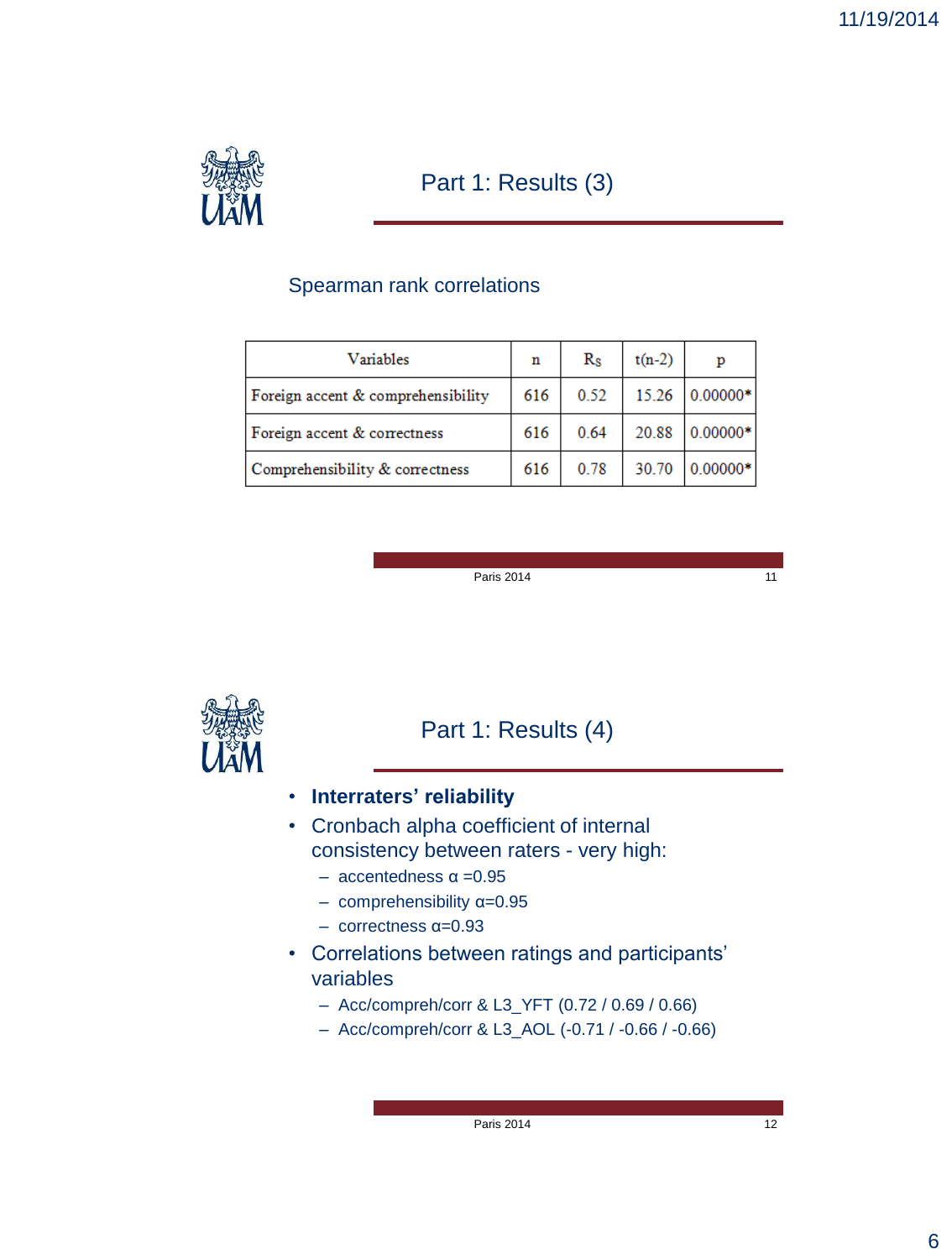

#### Part 2: Objectives

- To assess metaphonological awareness during L3 oral performance
- To explore how L3 learners consciously notice pronunciation problems, how they attend to phonetic forms in L3 and modify their output
- To investigate the specific nature of multilingual processing
	- L3 phonological acquisition perspective
	- interaction of metalinguistic consciousness with a component of cross-linguistic awareness (Jessner 2006)

Paris 2014 13

#### Part 2: Metaphonological awareness

- Stimulated recall verbal protocols
- Think Aloud Protocols TAPs
	- verbalised reports aimed at disclosing the participants' intuition and mental processes when performing a given task
	- (near-) concurrent verbalisation
- Introspective method used e.g. in:
	- operationalizing attention and awareness in SLA (Leow 1998, 2001)
	- meta-awareness in multilinguals (Jessner 2006)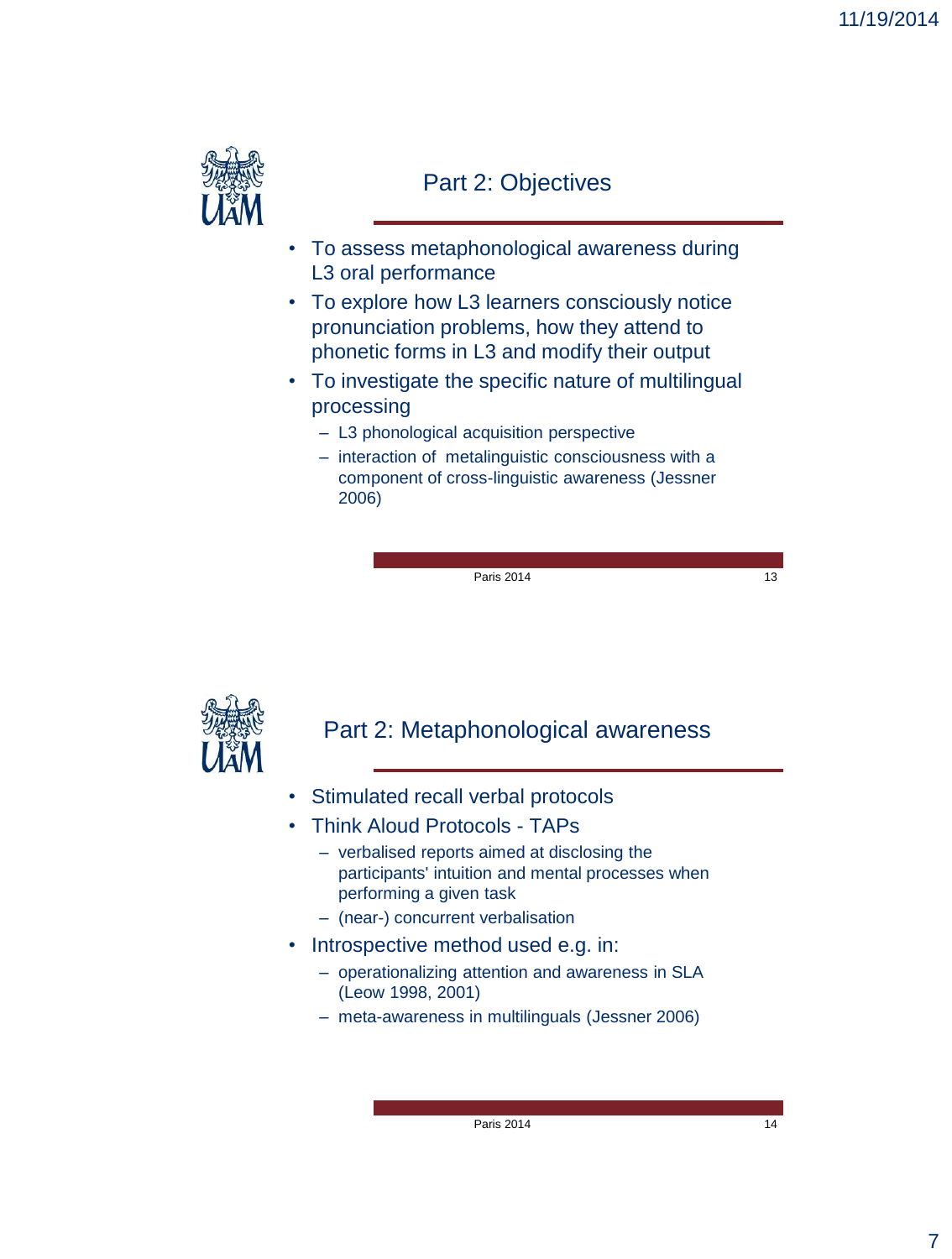

# Research design (1)

| <b>Stage 1</b> | L3 text reading<br><b>Recording 1</b>                       |                                                                                                                                                                                                 |  |
|----------------|-------------------------------------------------------------|-------------------------------------------------------------------------------------------------------------------------------------------------------------------------------------------------|--|
| Stage 2        | <b>Analytic listening</b><br>Recording 1 played<br>back     |                                                                                                                                                                                                 |  |
| Stage 3        | <b>Stimulated recall</b><br>protocols<br><b>Recording 2</b> | A) retrospective<br>protocol<br>self-correction<br>comments on L <sub>3</sub><br>phonetic<br>performance<br><b>B)</b> introspective<br>protocol<br>self-reflection on L3<br>acquisition process |  |
|                |                                                             |                                                                                                                                                                                                 |  |
|                | <b>Paris 2014</b>                                           |                                                                                                                                                                                                 |  |

# Concept operationalisation

## Metaphonological awareness – MPhA

| 1 <sub>1</sub> | Noticing<br>[ATTENTION]         | - mentioning L3 phonetic features<br>- commenting on one's own<br>specific pronunciation problems |
|----------------|---------------------------------|---------------------------------------------------------------------------------------------------|
| 2.             | Understanding<br><b>IRULESI</b> | - formulating phonetic rules<br>- conscious analysis of L3<br>pronunciation performance           |
| 3.             | Metacognition<br>[COMMENTS]     | - self-reflection on L3 pronunciation<br>- on the learning process in<br>general                  |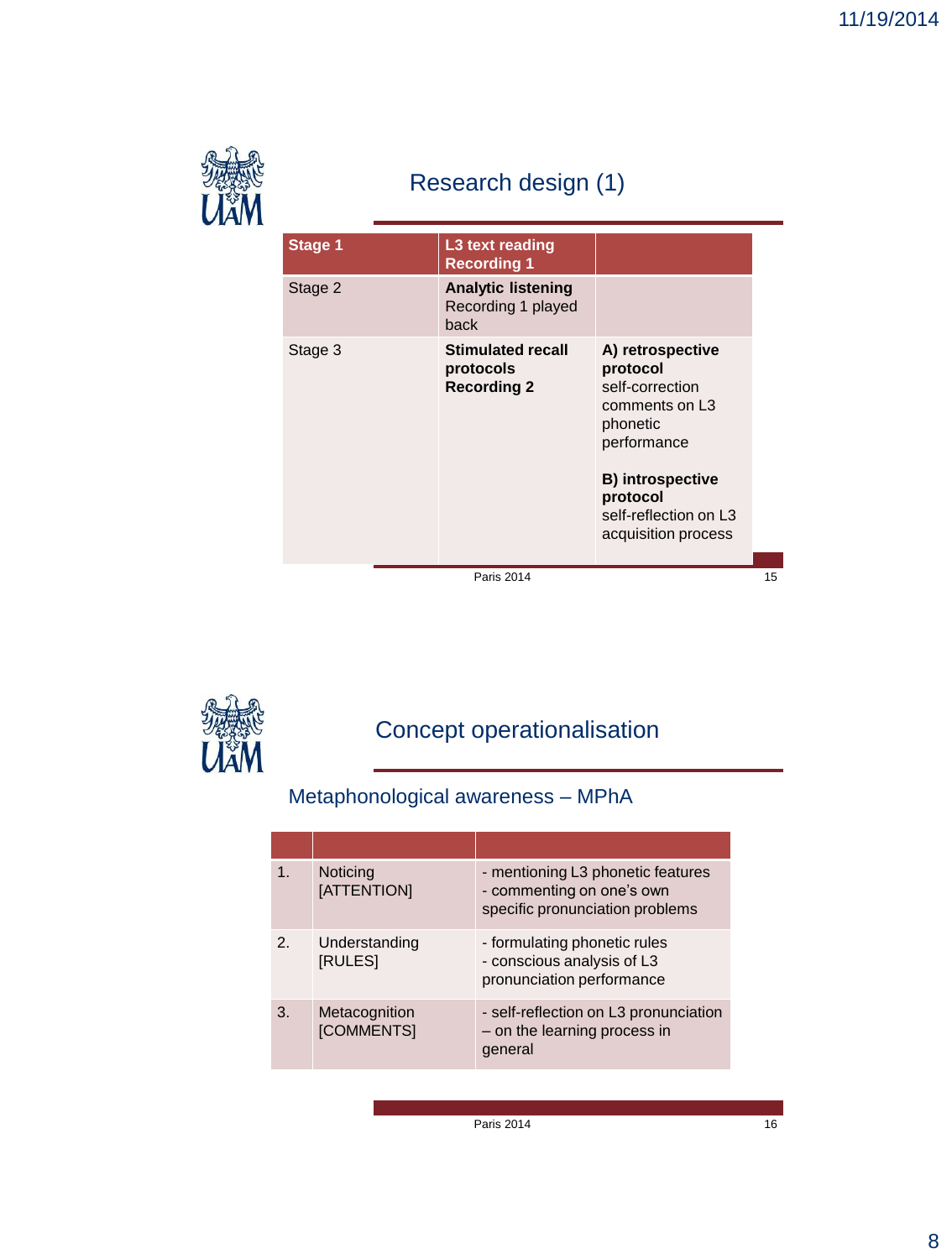

#### Coding system (1)

- Quantitative and qualitative data analysis:
- (1) Self-repair ad hoc [REPAIR]
	- during reading performance
- (2) Self-correction post hoc [CORR],
	- number of instances (i.e. raw frequency),
	- instances of successful /unsuccessful repairs,
- (3) Noticing one's own problems with L3 pronunciation [NOTICING]
	- number of instances (i.e. raw frequency),
	- categorization of problems

Paris 2014 17

#### Coding system (2) – retrospective protocols

- (4) Levels of complexity of awareness:
	- LOW level noticing and attentional focus on relevant auditory forms [C1],
	- MEDIUM level metalinguistic description or explanation [C2],
	- HIGH level metalinguistic description or explanation and metalanguage [C3].
		- Typology adapted from Roehr (2006: 188)
- (5) Statements of phonological rules [RULES]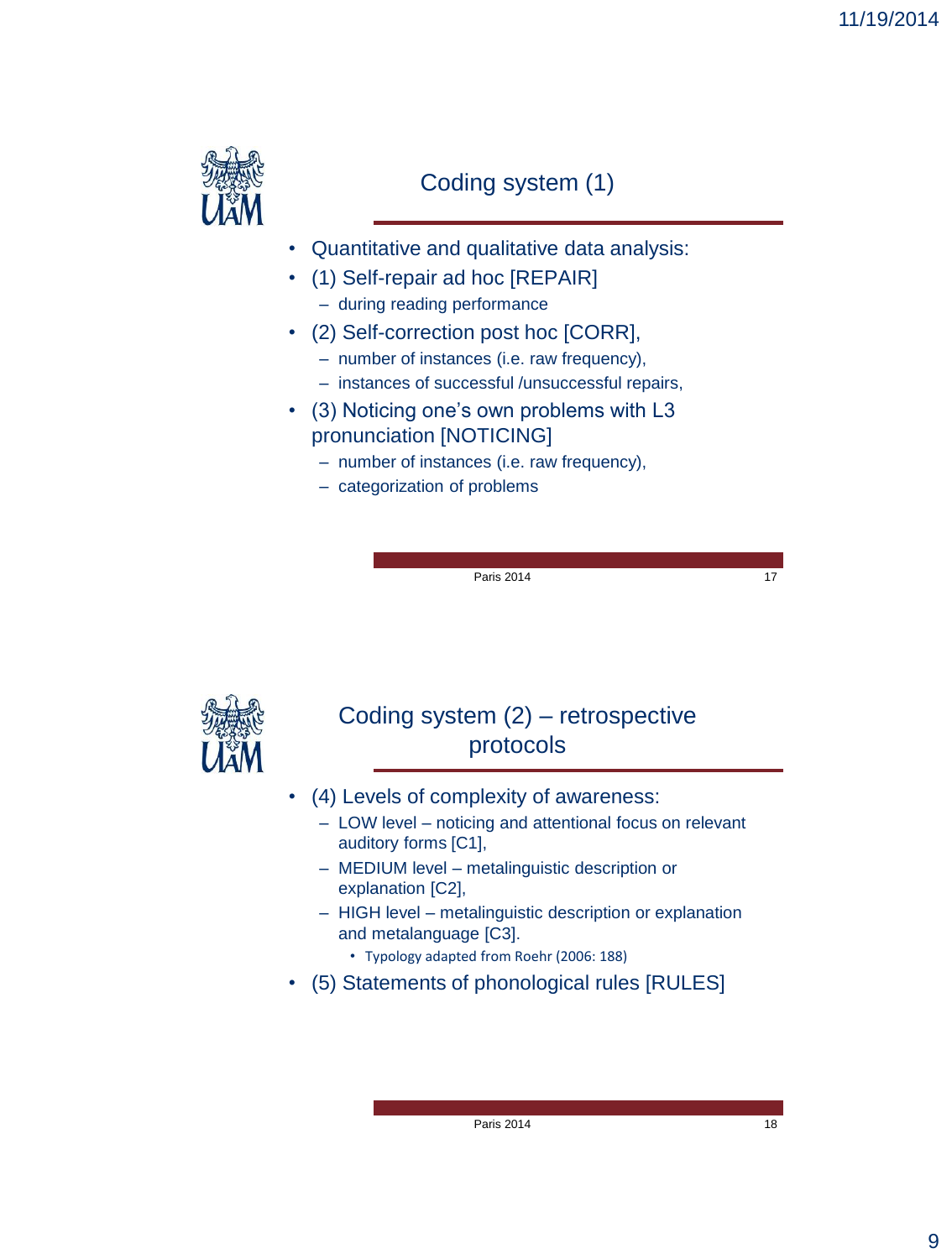

#### Coding system (3) - introspective protocols

- (6) Reports of cross-linguistic influence [CLI]
	- instances of interactions between active language systems
- (7) Explanations and metacognitive comments on L3 oral performance [COMMENTS],
	- self-report, i.e., general statements about the learning process [REPORT]
	- self-observation, i.e. inspections of specific language behaviour [OBSERVATIONS]
	- Cohen"s (1996) typology

Paris 2014 19



#### Composite MPhA score

- A Self-repair x 2
- B Self-correction x 1
- C Incorrect correction x -0.5
- D Problems x 1
- E Complexity C1 x 1
- F Complexity C2 x 2
- G Complexity C3 x 3
- $\cdot$  H CLI x1
- I Phonological rules x 2
- J Uncertain x -0.5
- K Comments x 1

**A\*2+B-C\*0.5+D+E+F\*2+G\*3+H+I\*2-J\*0.5+K=MPhA score**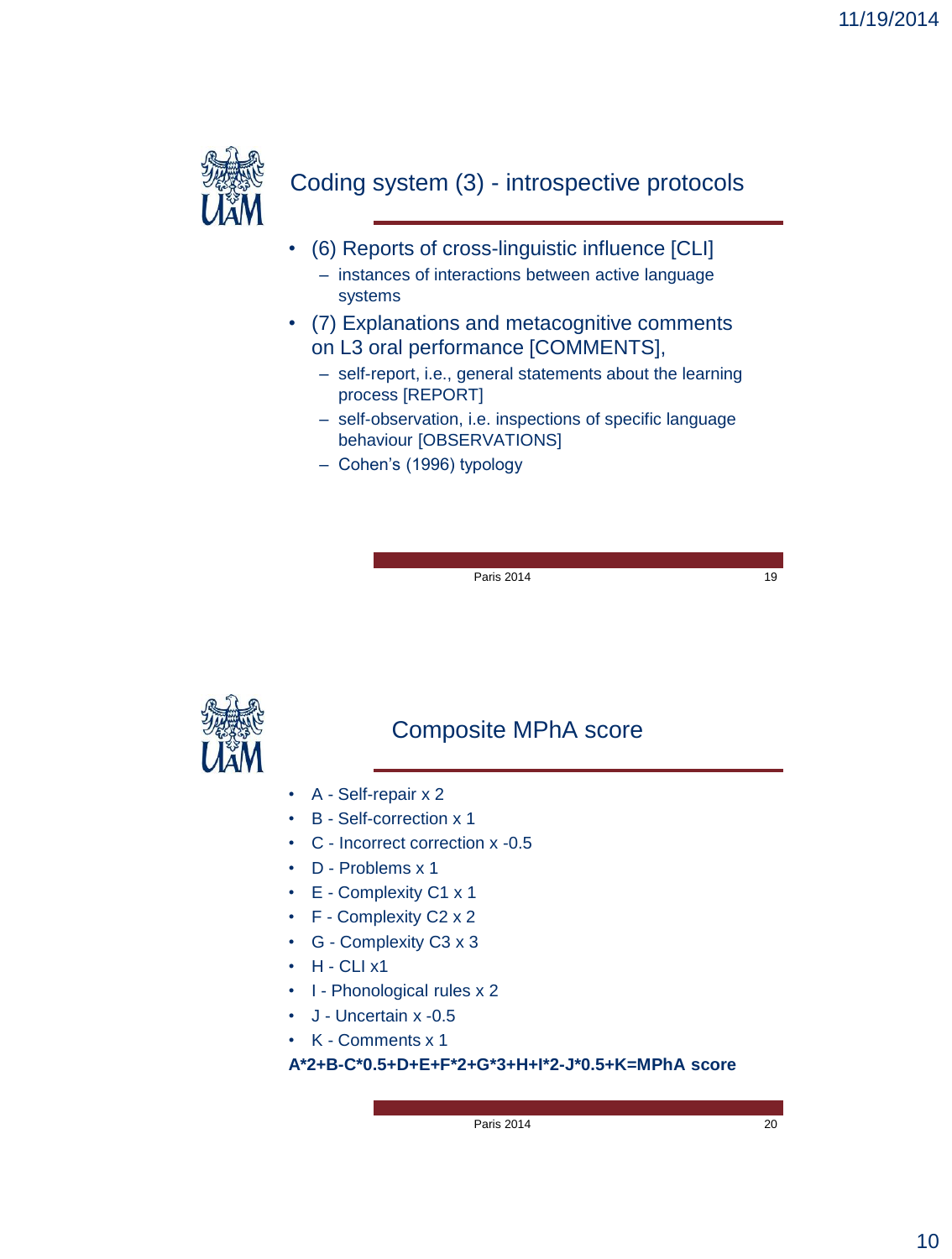

#### Part 2

# **RESULTS: RETROSPECTIVE & INTROSPECTIVE PROTOCOLS**

#### Paris 2014 21

#### Self-repair and correction

- **Self-repair** during L3 reading performance
	- only 20 instances of instantaneous self-correction
	- $-$  M=0.74 (SD=1.1)
	- ranged from 0 to 3 self-corrections per participant
	- **Epilinguistic** awareness limited
- Post-hoc **self-correction**
	- Correct: M=3.85 (SD=2.81)
	- Incorrect: M=2.26 (SD=2.67)
	- **Metalinguistic** awareness more manifested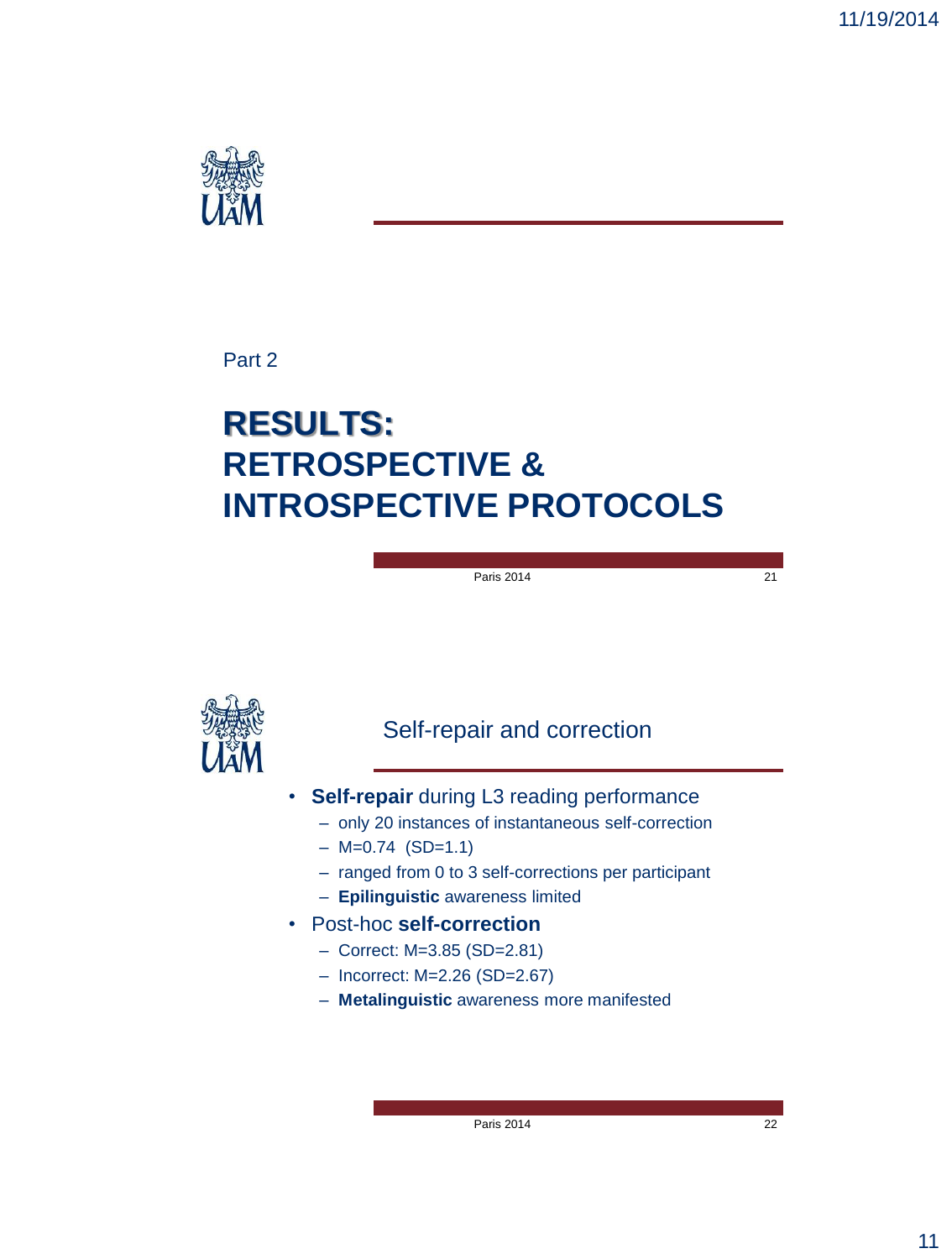

### Complexity of reported awareness



C1 – low level, C2 - medium level, C3 – high level awareness

C1 – evidence of mostly intuitive noticing / implicit C2 – partial evidence for conscious / explicit knowledge

Paris 2014

23



#### Metacognitive comments & explanations

- Statements of **phonological rules** in L3 French
	- conscious phonetic analysis
	- the use of metalanguage
	- $-$  N=30, M=1.1 (p.c.), SD=1.09
	- referring to salient features of French/English/Polish sound system
- Reported **cross-linguistic influence**
	- self-reports on perceived interactions
	- $-$  N=68, M=2.52 (p.c.), SD=0.98
	- declared sources of phonological transfer (L2-to-L3)
	- explanatory accounts;
		- recency of use, psychotypology

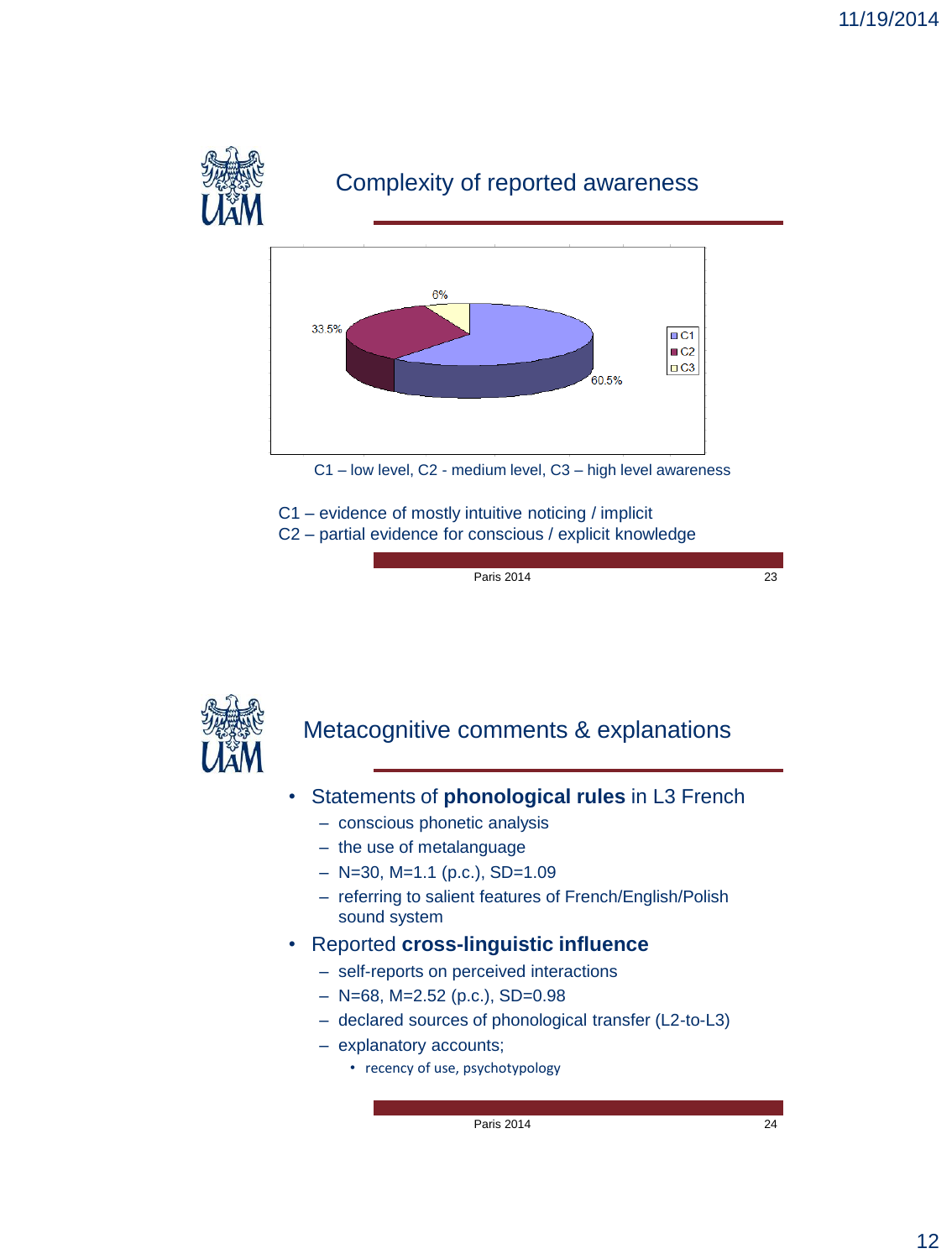

#### CLI - examples

- *"At early stages I had more problems, more influences from L2, I was not aware of all those sounds that exist in different languages"*
- *"It's natural when you don't know a language you pattern pronunciation on your L1"*
- *"When I see a text in a foreign language I try to repress my ability to speak in Polish almost consciously"*

Paris 2014 25

#### Self-report - examples

- *"I am learning foreign languages consciously, that's what influences my learning of French"*
- *"I treat Polish as sth separate, whereas I put English and French into one bag, they influence each other"*
- *"I have to control myself not to articulate in an English way"*
- *"I don't have problems with switching into another foreign accent"*
- *"I think consciously when speaking foreign languages, that's why I can transfer some rules from English to French"*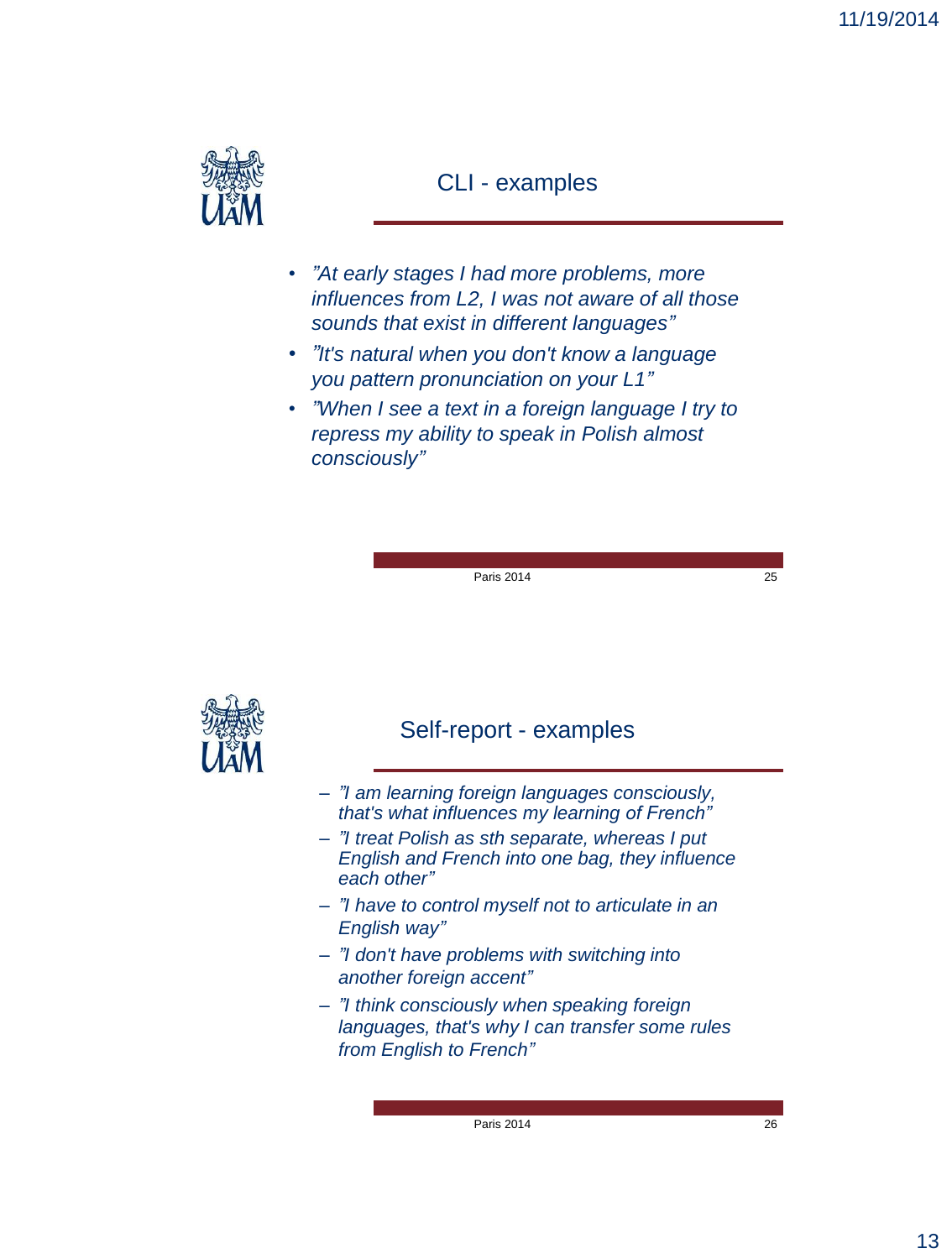

#### Self-observations - examples

- *"When I practice French at home, I start to articulate in an English way, I am so accustomed to articulating in English"*
- *"I catch myself pronouncing French in an English way, intonation and vowels are influenced most"*
- *"Polish and French are to me somewhat similar, e.g. the features of consonants"*



Paris 2014 27

MPhA composite score score

#### **A\*2+B-C\*0.5+D+E+F\*2+G\*3+H+I\*2-J\*0.5+K=MPhA**

- M=30.62 (SD=13.3), Range  $6 54$
- Spearman rank correlations between MPhS and participants' variables:
	- L3\_YFT (Rs=0.56)
	- $-$  L3\_AOL (Rs= -0.57)
	- L2\_Prof (Rs=0.54)
	- L3\_Prof (Rs=0.48)
	- Year of studies (Rs=0.51)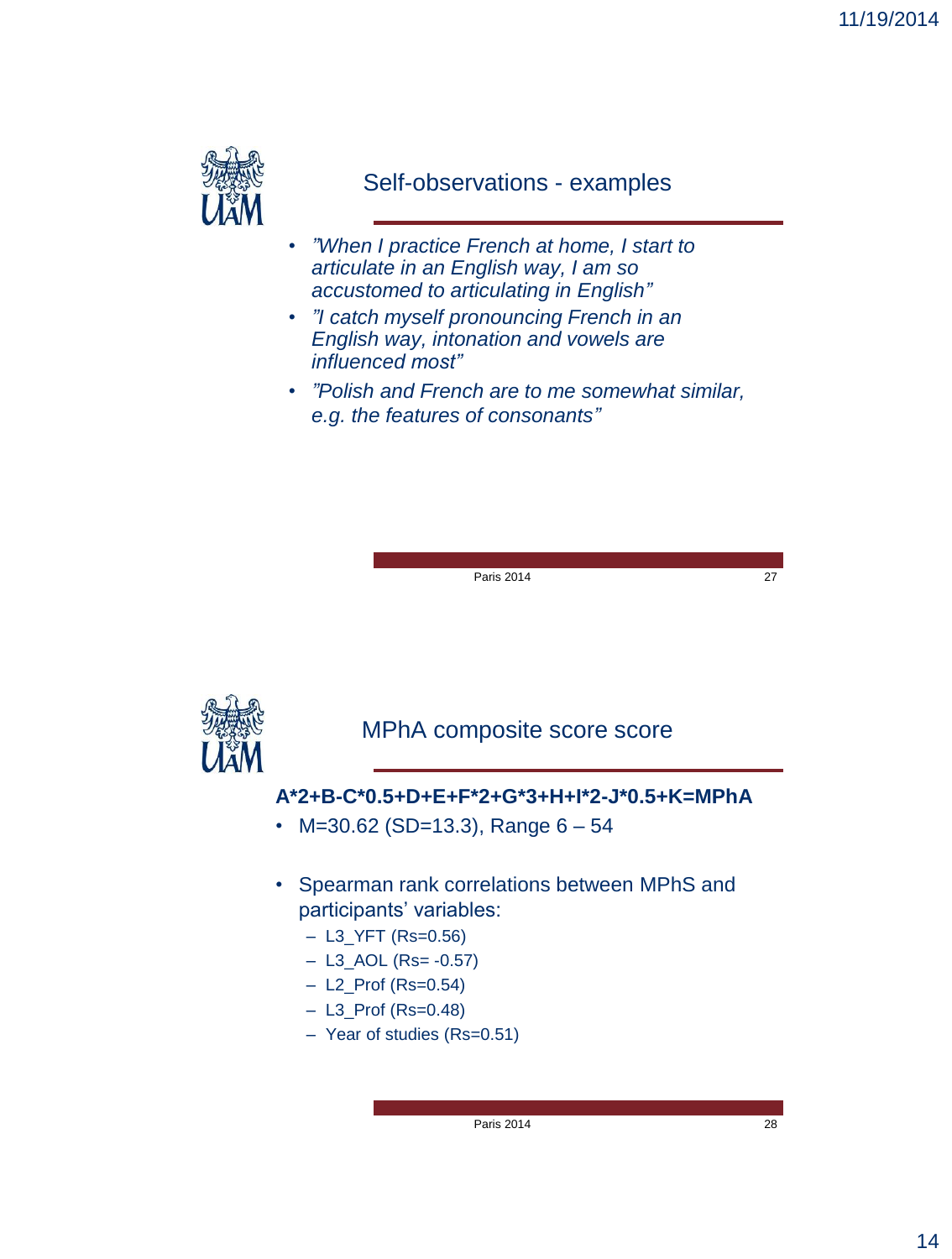

#### Part 1 vs. Part 2

Spearman rank correlations between accentedness ratings and metaphonological awareness (MPhA) scores

| Pairs of variables                     |    |      |                                   |
|----------------------------------------|----|------|-----------------------------------|
| Accent & Composite score               |    | 0.48 | $2.74 \, 0.011141^*$              |
| Comprehensibility & Composite<br>score | 27 | 0.47 | $2.64 \mid 0.014113^{\star} \mid$ |
| Correctness & Composite score          |    | 0.46 | $2.59 \mid 0.015869^+$            |

Paris 2014

29



#### Conclusions (1)

- All aspects of L3 pronunciation performance correlated moderately with the participants" composite score for metaphonological awareness
- The higher the composite score of MPhA, the higher the participants scored for their L3 pronunciation performance, i.e.
	- sounding less foreign accented,
	- more comprehensible and correct
- Accent ratings in L3 follow the patterns reported in SLA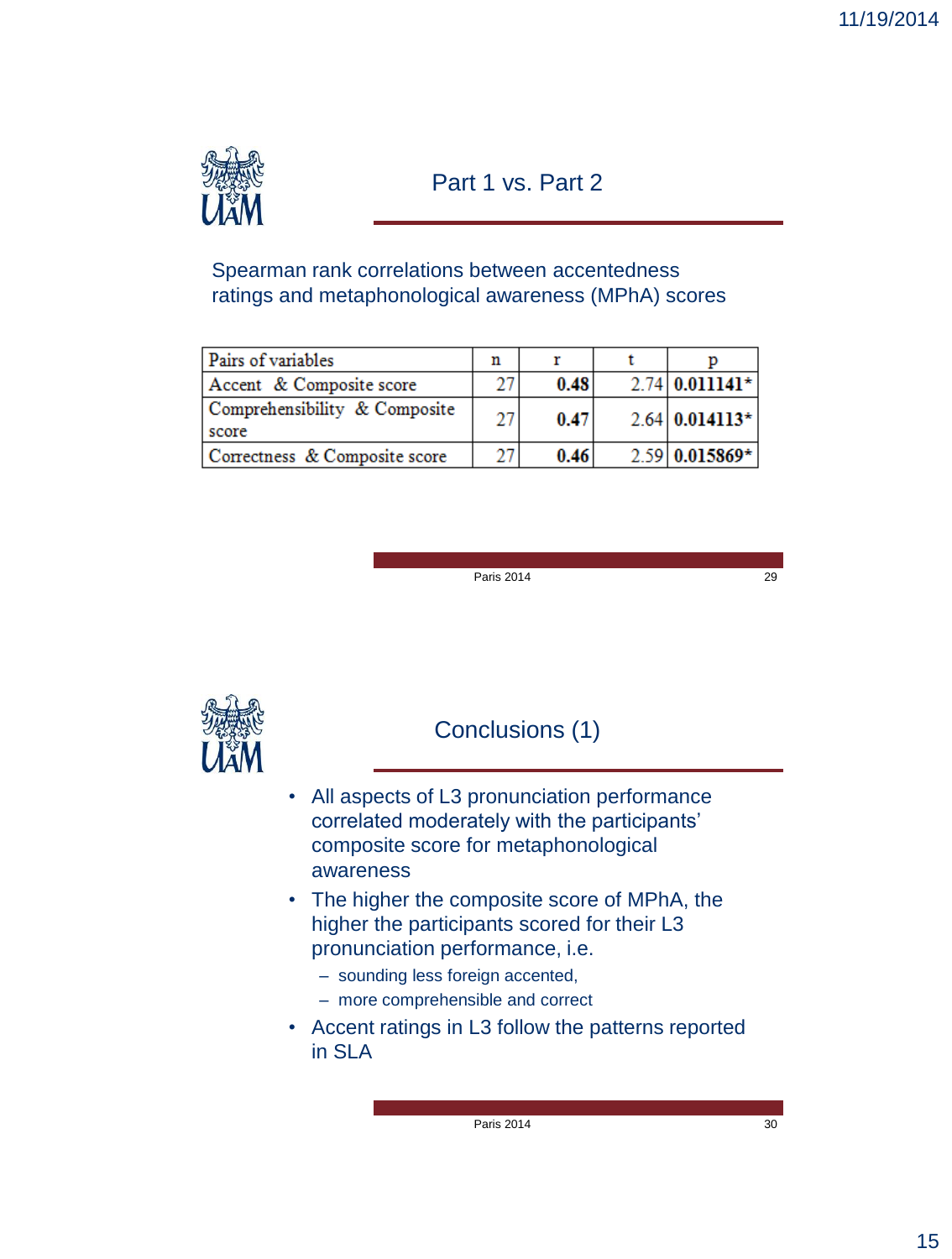

#### Conclusions (2)

- Manifestations of MPhA :
	- At the level of noticing (Schmidt 2001)
		- noticing phonetic features of L3 performance
		- modifying mispronunciations through ad hoc selfcorrections and post hoc self-repair.
	- At the level of understanding
		- reflective phonetic analysis
		- attempts to formulate phonological rules
	- At the level of metacognition
		- explanations of specific language behaviour, including erroneous phonetic renditions in L3 French

Paris 2014 31

#### Conclusions (3)

- Greater explicit phonological awareness facilitates L3 speech comprehension, is correlated with lower accentedness and higher evaluation of pronunciation accuracy
- Pedagogical implications:
	- Drawing attention to formal properties of L3 (FonF)
	- Raising phonological awareness
- MPhA a key component of multilingual competence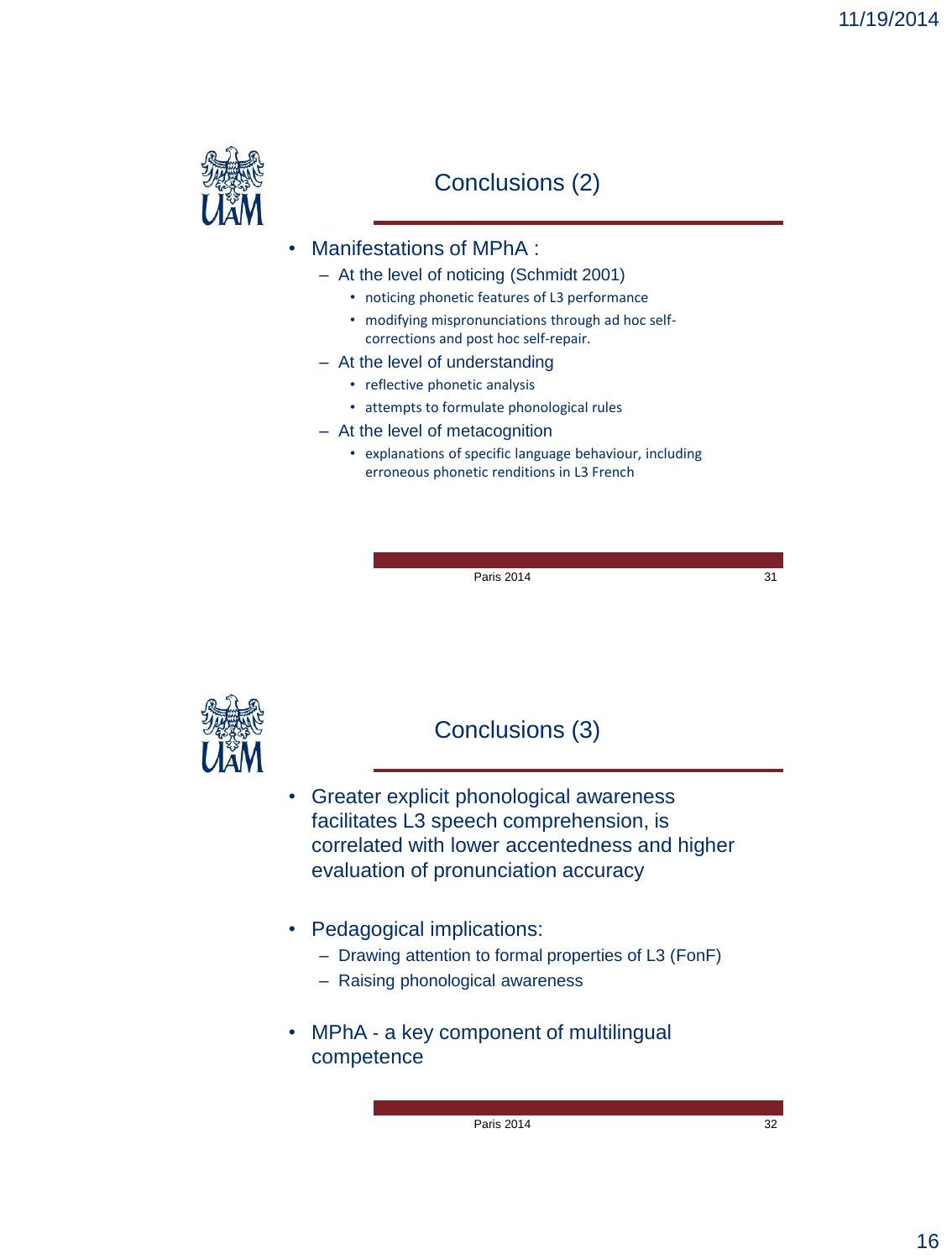



#### Bibliography (1)

- Cenoz, J. (2003), "The additive effect of bilingualism on third language acquisition: a review", International Journal of Bilingualism, 7, 71-88.
- Cohen, A. (1996), "Verbal reports as a source of insights into second language learner strategies". Applied Language Learning*,* 7: 5-24.
- De Angelis, G. (2007), Third or Additional Language Acquisition. Clevedon: Multilingual Matters.
- Gombert, J. E. (1992), Metalinguistic Development*.* New York: Harvester Wheatsheaf.
- Gut, U. (2010), "Cross-linguistic influence in L3 phonological acquisition". International Journal of Multilingualism 7(1): 19-38.
- Hammarberg, B. and Hammarberg, B. (2005), 'Re-setting the basis of articulation in the acquisition of new languages: A third-language case study', in B. Hufeisen and R. Fouser (eds), Introductory Readings in L3,Tübingen:
- Herdina, P. and Jessner, U. (1994), The Paradox of Transfer*.* Paper presented at IRAAL conference, Dublin.
- Herdina, P. and Jessner, U. (2002), A Dynamic Model of Multilingualism: Changing the Psycholinguistic Perspective. Clevedon: Multilingual Matters.
- Jessner, U. (2006), Linguistic Awareness in Multilinguals. English as a Third Language*.* Edinburgh: Edinburgh University Press.